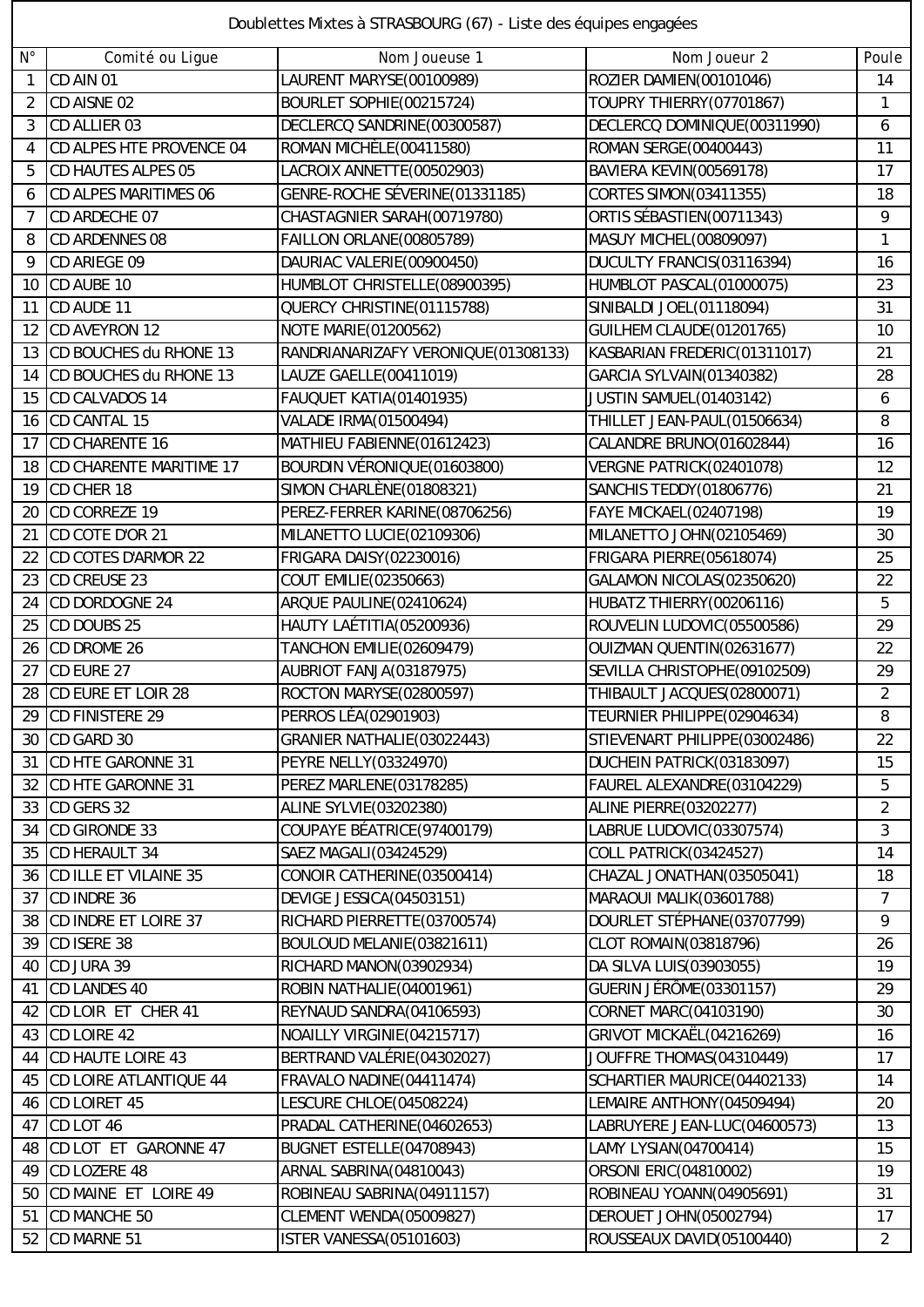| 53 | CD HAUTE MARNE 52          | DERUFFE CHRISTINE(05200161)         | VIGOURT DIDIER(05502507)        | 32              |
|----|----------------------------|-------------------------------------|---------------------------------|-----------------|
| 54 | CD MAYENNE 53              | VERROLLE CHRISTELLE(05308687)       | LOISNARD CHRISTOPHE(05300907)   | 12              |
| 55 | CD MEURTHE & MOSELLE 54    | CASALE STÉPHANIE (05406013)         | CASALE ROMUALD(05407501)        | 26              |
| 56 | CD MEUSE 55                | LALEVEE ALICIA(05502748)            | EICHELBERGER JULIEN(05713692)   | 24              |
| 57 | <b>CD MORBIHAN 56</b>      | LE FELIC CORINNE(05603037)          | <b>TUFFIGO DAVID(05605080)</b>  | 27              |
| 58 | CD MOSELLE 57              | MICHOT MARIE-PAULE(05723601)        | MESSAOUD STEVE(05700873)        | 23              |
| 59 | CD NIEVRE 58               | <b>STIER AURÉLIE (05800311)</b>     | <b>GAUCHE GILLES(05807265)</b>  | 5               |
| 60 | CD NORD 59                 | BOUTELIER STEPHANIE(05903672)       | BOUTELIER ARNAUD(05903624)      | 9               |
| 61 | CD OISE 60                 | GUINEL JOCELYNE(06003536)           | CUESTA SÉBASTIEN(06006077)      | 18              |
| 62 | CD ORNE 61                 | MUSTIERE AURORE(06107774)           | LANGLOIS YOHANN(06107297)       | 15              |
| 63 | CD PAS DE CALAIS 62        | GONZALEZ GARCIA CATHERINE(06205065) | DECROIX STÉPHANE(06200243)      | 7               |
| 64 | CD PUY de DOME 63          | SCHOPP FLORENCE(06308468)           | GRANDET THIERRY(03308573)       | 25              |
| 65 | CD PYRENEES ATLANTIQUES 64 | <b>DELISLE AGNES(06503462)</b>      | COPPA PATRICK(06402672)         | 4               |
| 66 | CD HAUTES PYRENEES 65      | TARBES MARIE(06500365)              | CHOUAT JACQUES(06500363)        | 32              |
| 67 | CD PYRENEES ORIENTALES 66  | GABANOU LORELEÏ(01131296)           | LEONARD DOMINIQUE(06602652)     | 24              |
| 68 | CD BAS-RHIN 67             | ESTEBAN ANNE(06703530)              | YVANES FABRICE(06704480)        | 5               |
| 69 | CD BAS-RHIN 67             | EBEL ANNE-MARIE(06707591)           | SCHWEIGKART STÉPHANE(06701108)  | 32              |
| 70 | CD HAUT-RHIN 68            | SOEHNLEN MARTINE(06801101)          | SCHEPPLER DAVID(06800364)       | 10              |
| 71 | CD RHONE 69                | GORINI KASSANDRA(06918818)          | SARRIO CHRISTOPHE(06900706)     | 13              |
| 72 | CD HAUTE SAONE 70          | PY SYLVIA(07000796)                 | GARNIER AURÉLIEN(07003853)      | 28              |
| 73 | CD SAONE ET LOIRE 71       | GUICHARD EMILIE(07103032)           | GUICHARD JEAN-MARIE(07101925)   | 10 <sup>°</sup> |
| 74 | CD SARTHE 72               | STEVANT SOPHIE(07206319)            | NAVEAU STÉPHANE(07201721)       | 9               |
| 75 | CD SAVOIE 73               | GIRARD SANDRA(07303504)             | LE CORRE PATRICE(07303503)      | 27              |
| 76 | CD HAUTE SAVOIE 74         | GIRAUD LAURENCE(07409497)           | <b>FRATI MICHEL (07400020)</b>  | 11              |
| 77 | CD COMITE DE PARIS 75      | PERAHIA CLAIRE(07519583)            | CHAPELAIN DAVID(07804835)       | 8               |
| 78 | CD SEINE MARITIME 76       | TALLEUR LAURENCE(07603095)          | CARMON SYLVAIN(07606630)        | 23              |
| 79 | CD SEINE ET MARNE 77       | SIROT NATHALIE(09403149)            | CHOUPAY DIDIER(07700035)        | 19              |
| 80 | <b>CD YVELINES 78</b>      | BEKRAR LEILA(09511868)              | FAROUK AZIZ(07812505)           | 27              |
| 81 | CD DEUX SEVRES 79          | ROBIN SYLVIE(07902044)              | ROUVREAU SEBASTIEN(07902118)    | 28              |
| 82 | CD SOMME 80                | LECONTE ISABELLE(08003888)          | BAUDRY THOMAS(08003470)         | 25              |
|    | 83 CD TARN 81              | CARLA JOCELYNE(08106391)            | FELTIN GEORGES(08108946)        | 29              |
| 84 | CD TARN ET GARONNE 82      | BOUE BÉATRICE(08202199)             | BOURAS RACHID(08204421)         | 31              |
| 85 | CD VAR 83                  | <b>REBOUL SONIA(01301105)</b>       | DAVID JEAN-MARC(20003970)       | $\overline{7}$  |
| 86 | <b>CD VAUCLUSE 84</b>      | <b>JULLI JULIA(08423051)</b>        | DEBARD JEAN ALFRED(08410777)    | 23              |
| 87 | CD VENDEE 85               | <b>BRANDI ALICE(08501004)</b>       | <b>SUCH JEAN-MARC(08503760)</b> | 11              |
| 88 | CD VIENNE 86               | <b>CLAIR MIREILLE (08601935)</b>    | <b>GEORGET CYRIL(08601642)</b>  | $\overline{c}$  |
| 89 | CD HAUTE VIENNE 87         | CLAIRET CORINNE(08701098)           | ZULMA LAURENT (08702932)        | 8               |
| 90 | CD VOSGES 88               | JAUNET AICHA(08804866)              | CHATEY FREDERIC(08805718)       | 4               |
| 91 | CD YONNE 89                | FONTAINE JENNIFER(08901054)         | PUTHOD RAPHAËL(08902857)        | 6               |
| 92 | CD TERRITOIRE BELFORT 90   | <b>GUERIN JOËLLE (05802510)</b>     | BARTHE SÉBASTIEN(05201362)      | 21              |
| 93 | CD ESSONNE 91              | LE MOINE CHRISTINE(09114590)        | <b>HENG YEAN(09101231)</b>      | 25              |
| 94 | CD HAUTS DE SEINE 92       | GUILLOTTE SÉVERINE (07805602)       | NOEL SÉBASTIEN(02702555)        | 24              |
| 95 | CD SEINE ST DENIS 93       | LE NEURES SAMNEARY(09303236)        | CHARRY CYRIL(09300415)          | 3               |
| 96 | CD VAL DE MARNE 94         | MASSICOT KARINE(03600895)           | ROUSSEAU SÉBASTIEN (09400606)   | 26              |
| 97 | CD VAL D'OISE 95           | DE PAIVA AURORA(09508213)           | DENIAU PHILIPPE(09502657)       | 1               |
| 98 | CD CORSE DU SUD 2A         | TROMBELLA STÉPHANIE(20003450)       | CICCADA DOMINIQUE(20003188)     | 20              |
| 99 | <b>CD HAUTE CORSE 2B</b>   | COLOMO MARIE JEANNE(20100887)       | LENOIR JEAN-PAUL(02050008)      | 11              |
|    | 100 CD GUADELOUPE 971      | PAULO ELIETTE(97101005)             | DOUCANE JUSTIN(97100999)        | 26              |
|    | 101 CD MARTINIQUE 972      | SAINTE-ROSE HUGUETTE(97207942)      | PERRO ALAIN(97205856)           | 3               |
|    | 102 CR LA REUNION 974      | HOARAU MARIE JASMINE(97401943)      | FRANCOISE HENRY ERIC(97405906)  | 4               |
|    | 103 NLLE CALEDONIE 988     | MARTIN ROSE MAY(97800277)           | WATHOKOTE WEDA MARCEL(09782426) | 14              |
|    | 104 ALSACE                 | JIMENEZ MÉLODY(06802664)            | ALBIGER JONATHAN(06801834)      | 24              |
|    | 105 ILE DE FRANCE          | MAYAUDON SANDY (09512875)           | <b>MALBEC KÉVIN(07714837)</b>   | 20              |
|    | 106 LANGUEDOC ROUSSILLON   | MIRC VIRGINIE (03430290)            | REVERTE DIDIER(03409788)        | 32              |
|    | 107 LIMOUSIN               | <b>DEGUY SOPHIE (08700102)</b>      | VERGNAUD HERVÉ(02350605)        | 21              |
|    |                            |                                     |                                 |                 |